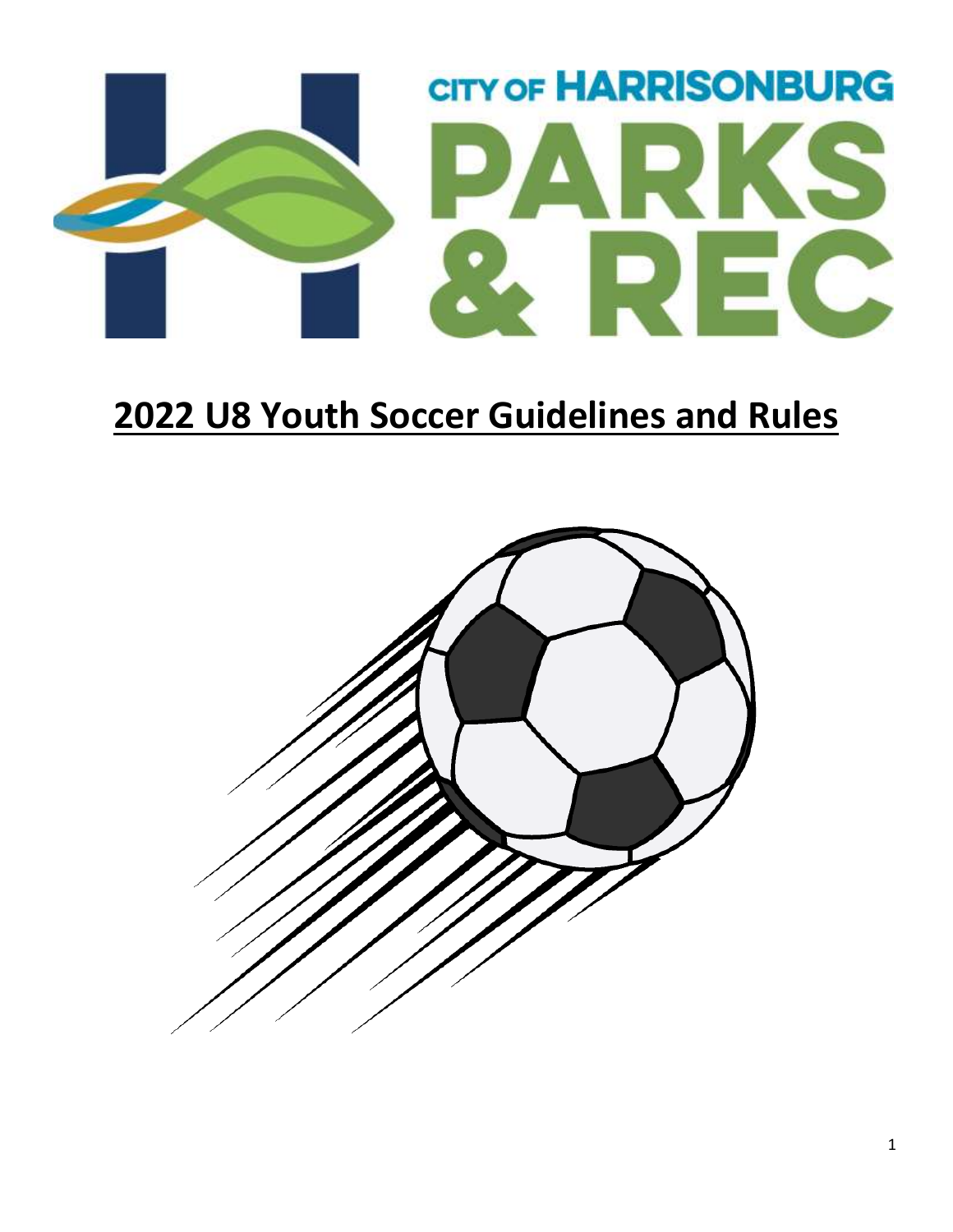### **Table of Contents**

| Article 1                     |                |
|-------------------------------|----------------|
| Vision and Mission Statements | 3              |
| Article 2                     |                |
| League Contacts               | 3              |
| Article 3                     |                |
| Guidelines/ Rules             | $\overline{4}$ |
| Article 4                     |                |
| Rationale                     | 5              |
| Article 5                     |                |
| Sportsmanship Policy          | 5              |
| Article 6                     |                |
| Registration                  | 5              |
| Article 7                     |                |
| Practices                     | 5              |
| Article 8                     |                |
| Game Days                     | 6              |
| Article 9                     |                |
| <b>Game Cancellations</b>     | 6              |
| Article 10                    |                |
| <b>Team Selection</b>         | 6              |
| Article 11                    |                |
| Resources                     | 6              |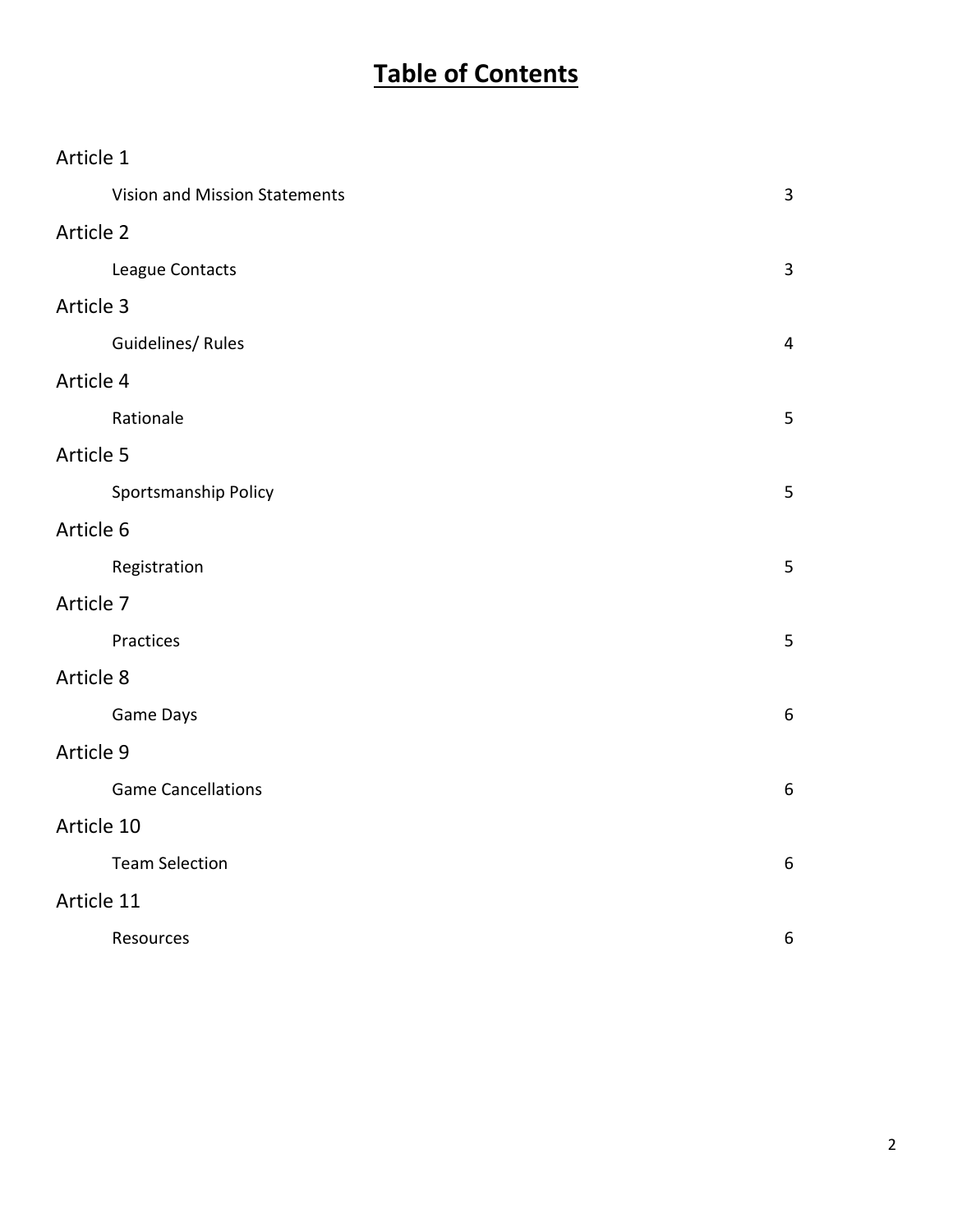### **Article 1:** Mission/Vision Statement

#### **City of Harrisonburg Mission Statement**

The mission of the Harrisonburg Department of Parks and Recreation is to enhance the quality of life and meet the needs of the community by providing comprehensive leisure service opportunities and to develop and maintain a safe system of open spaces and public facilities for the use and enjoyment by the public.

#### **Harrisonburg Parks and Recreation Values**

#### **Integrity**

We are committed to taking initiate, being accountable, and adhering to our mission vision and values.

#### Teamwork

We engage in effective communication to build professional and respectful relationships while being open minded to and welcoming of diverse perspectives.

#### Innovation

We utilize technology, processes, and protocols of operation to enhance efficiency and pride in our organization's ability to be a leader in Parks and Recreation.

Safety

We are proactive in creating a safe working and recreational spaces for our employees and community.

#### Public Service

We provide consistent quality service by building relationships through diverse opportunities that appeal to our community.

#### **Article 2:** League Contact

| Athletic    | Courtney         |              | 540-433-9168   Courtney.Carawan@harrisonburgva.gov |
|-------------|------------------|--------------|----------------------------------------------------|
| Coordinator | Carawan          |              |                                                    |
| Athletic    | Zach Staton      |              | 540-433-9168   Zachary.Staton@harrisonburgva.gov   |
| Specialist  |                  |              |                                                    |
| Athletic    | Steven Hollister | 540-433-9168 | Steven.Hollister@harrisonburgva.gov                |
| Coordinator |                  |              |                                                    |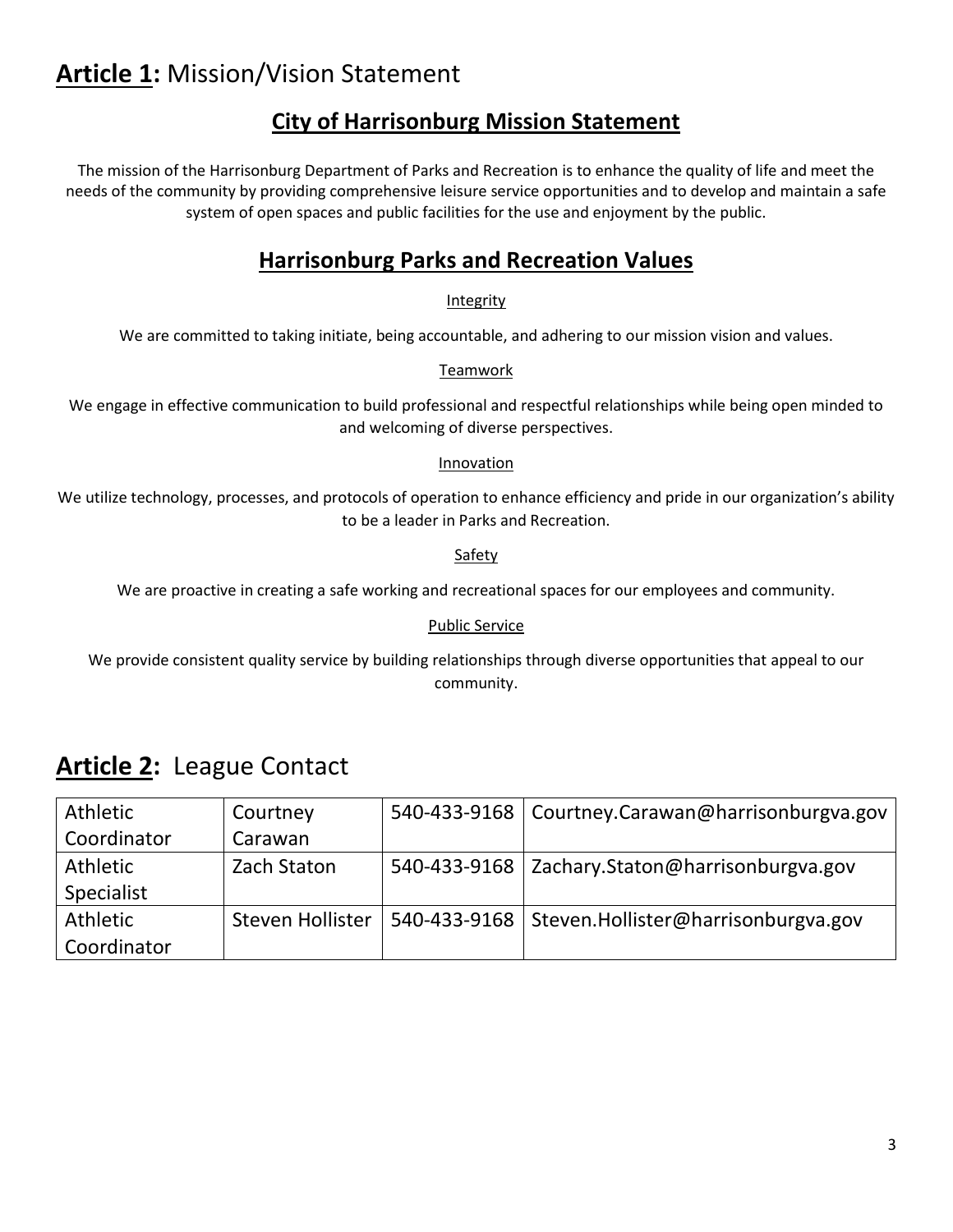## **Article 3:**

**Soccer League Guidelines/ U8 (Ages 7-8):** Below are the standards and rules in which this league will operate. These rules shall serve as guidelines for those playing, coaching, officiating, and administering. Some rules may be modified during the season if the league administrator's see it is in the best interest of the participants.



#### **Equipment and Field Specifications**

| Size of Ball                       | 3                                                                                          |  |  |
|------------------------------------|--------------------------------------------------------------------------------------------|--|--|
| <b>Goal Size</b>                   | 4x6                                                                                        |  |  |
| Field size                         | 25x35                                                                                      |  |  |
| Match Size                         | 4 v 4                                                                                      |  |  |
| <b>Roster Size</b>                 | 8 Max                                                                                      |  |  |
| <b>Game Structure</b>              |                                                                                            |  |  |
| Game Length                        | Four 10-minute quarters                                                                    |  |  |
| Substitutions                      | Every 5 minutes of each quarter, in a dead-ball situation.                                 |  |  |
| <b>Time Between Periods</b>        | 5 minutes                                                                                  |  |  |
| <b>Extra Period</b>                | N/A                                                                                        |  |  |
| Scoring                            | Score is not kept in this division                                                         |  |  |
| Timeouts                           | Will be during scheduled substitution times.                                               |  |  |
|                                    | Injury substitutions as needed.                                                            |  |  |
| <b>Start of Game Possession</b>    | Away team will kick into play the start of the first half; Home team kicks into play the   |  |  |
|                                    | start of the second half                                                                   |  |  |
| <b>Penalties</b>                   | N/A                                                                                        |  |  |
| <b>Red Cards</b>                   | N/A                                                                                        |  |  |
| <b>Game Tactics</b>                |                                                                                            |  |  |
| <b>Player Participation</b>        | Equal playing time (substitutions on 5-minute mark of each quarter)                        |  |  |
| Set Defense                        | N/A                                                                                        |  |  |
| <b>Highlighted Game Play Rules</b> |                                                                                            |  |  |
| <b>Running Clock/ Clock</b>        | There will be a running clock during play except:                                          |  |  |
| Stoppage                           | Substitutions<br>$\bullet$                                                                 |  |  |
|                                    | Injury                                                                                     |  |  |
| <b>Offsides</b>                    | No offsides                                                                                |  |  |
| Heading                            | No heading shall be allowed. If a player contacts the ball with their head intentionally   |  |  |
|                                    | or on accident, a free kick shall be rewarded to the opposing team.                        |  |  |
| <b>Free Kicks</b>                  | Only to start or restart play, i.e. out of bounds balls.                                   |  |  |
|                                    | No direct kicks.                                                                           |  |  |
| <b>Penalty Kicks</b>               | N/A                                                                                        |  |  |
| <b>Corner Kicks</b>                | Only to start or restart play, i.e. out of bounds balls.                                   |  |  |
| Throw-Ins                          | Done when the ball exits play on the sideline. Team that clears the ball out of bounds     |  |  |
|                                    | on the sideline gives possession to other team via throw-in opportunity. Must use          |  |  |
|                                    | proper technique and thrower must not be the first player to touch the ball once in        |  |  |
|                                    | play. No offsides will be called as this is an age group is being introduced to throw-ins. |  |  |
| Unsportsmanlike                    | Players who receive 2 in a game will be ejected.                                           |  |  |
|                                    | Coaches who receive 2 in a game will be ejected and must vacate the facility.              |  |  |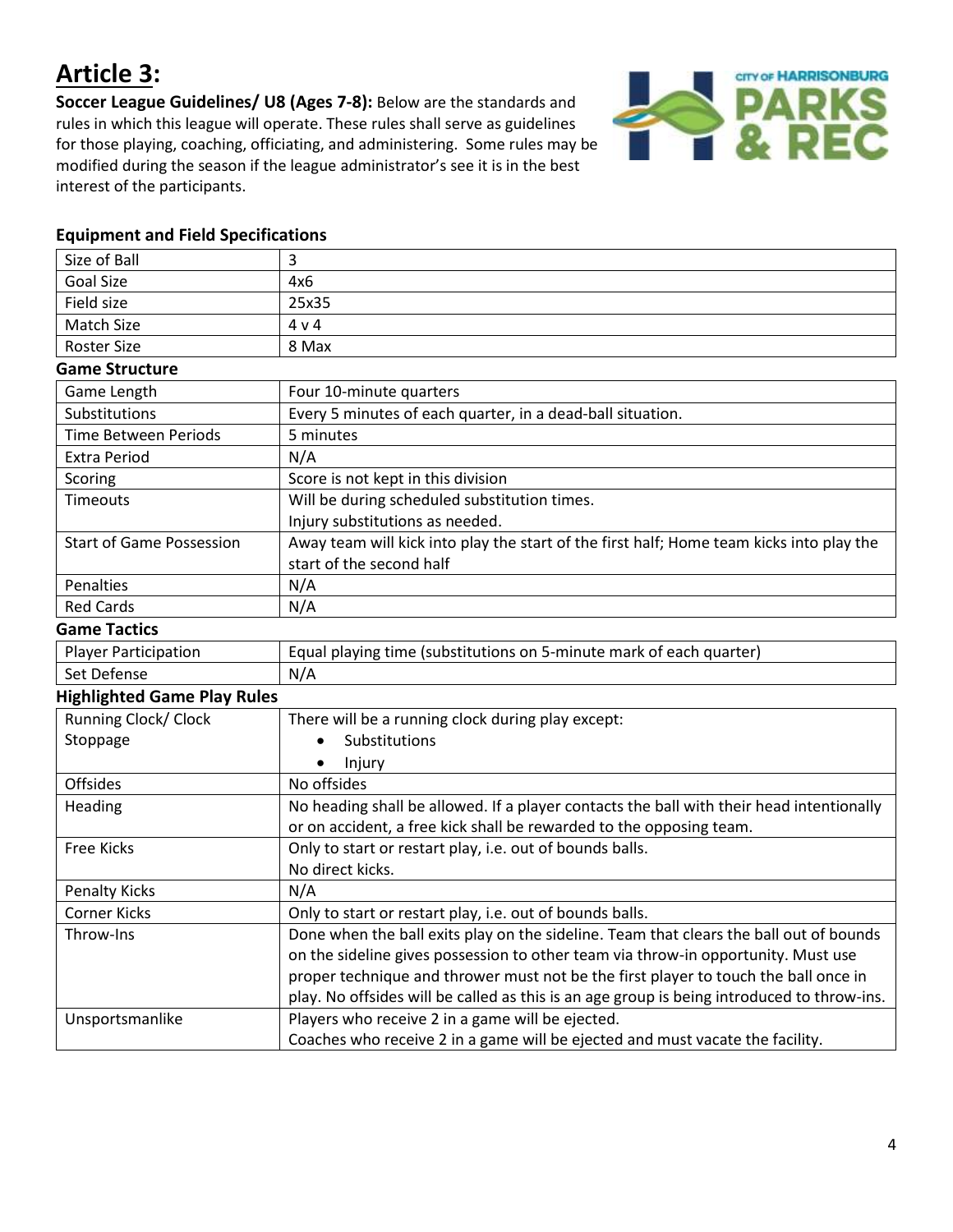### **Article 4:** Rationale

- Substitution rules:
	- $\circ$  This helps ensure all participants are having an opportunity to experience the game with equal and fair playing time.
- Clock stoppage:
	- $\circ$  The balance of clock stoppage allows for better game flow, and proper substitution of players.

## **Article 5:** No Tolerance/Sportsmanship Policy

- Spectators that show poor sportsmanship including, booing, harassing coaches, arguing calls, negative behavior or comments, threats, or obscene gestures shall be given 1 warning, and then ejected from the facility. Play will not resume until spectator has vacated. If they refuse to leave, the game will end, and the individual will be issued a trespass notice which will apply to all Harrisonburg Parks and Recreation facilities and parks.
- Cheering in a positive manner for both teams is highly encouraged. Remember, it takes a lot of nerve for our players to get in front of a crowd and PLAY. Please remember this during the game and help us build the positive experiences through the game of soccer.
- Please refrain from coaching our players from the sidelines. We have coaches who volunteer their time to do this, let them coach! This is also very distracting to our players. Again, do not be the reason for increased anxiety to our players.

## **Article 6:** Registration

- Registration information may be found at [www.harrisonburgva.gov/soccer.](http://www.harrisonburgva.gov/soccer)
- Posted via Harrisonburg Parks and Recreation social media outlets.
- Please make sure all requested information has been completed.

### **Article 7:** Practices

- Teams will have scheduled practices prior to the season starting.
- Practices will last no more than 45 minutes.
- Practices will be held at the Smithland Athletic Complex.

## **Article 8:** Game Day

- Please arrive no more than 15 minutes prior to the start of the game.
- Uniforms will be provided for each team at the start of the season. Parents/Players will be responsible for keeping up with their uniforms throughout the season.
- It will be the responsibility of each participant or parent to have their uniform washed following each day's activity.
- Games will be scheduled for Saturdays. A game schedule will be distributed prior to the season and can also be found a[t www.harrisonburgva.gov/soccer.](http://www.harrisonburgva.gov/soccer)
- All activity will take place at the Smithland Athletic Complex.
- No shared food or beverages will be permitted during activity. All players must supply their own. Parents/guardians are responsible for the supervision of their children that accompany them to the games.